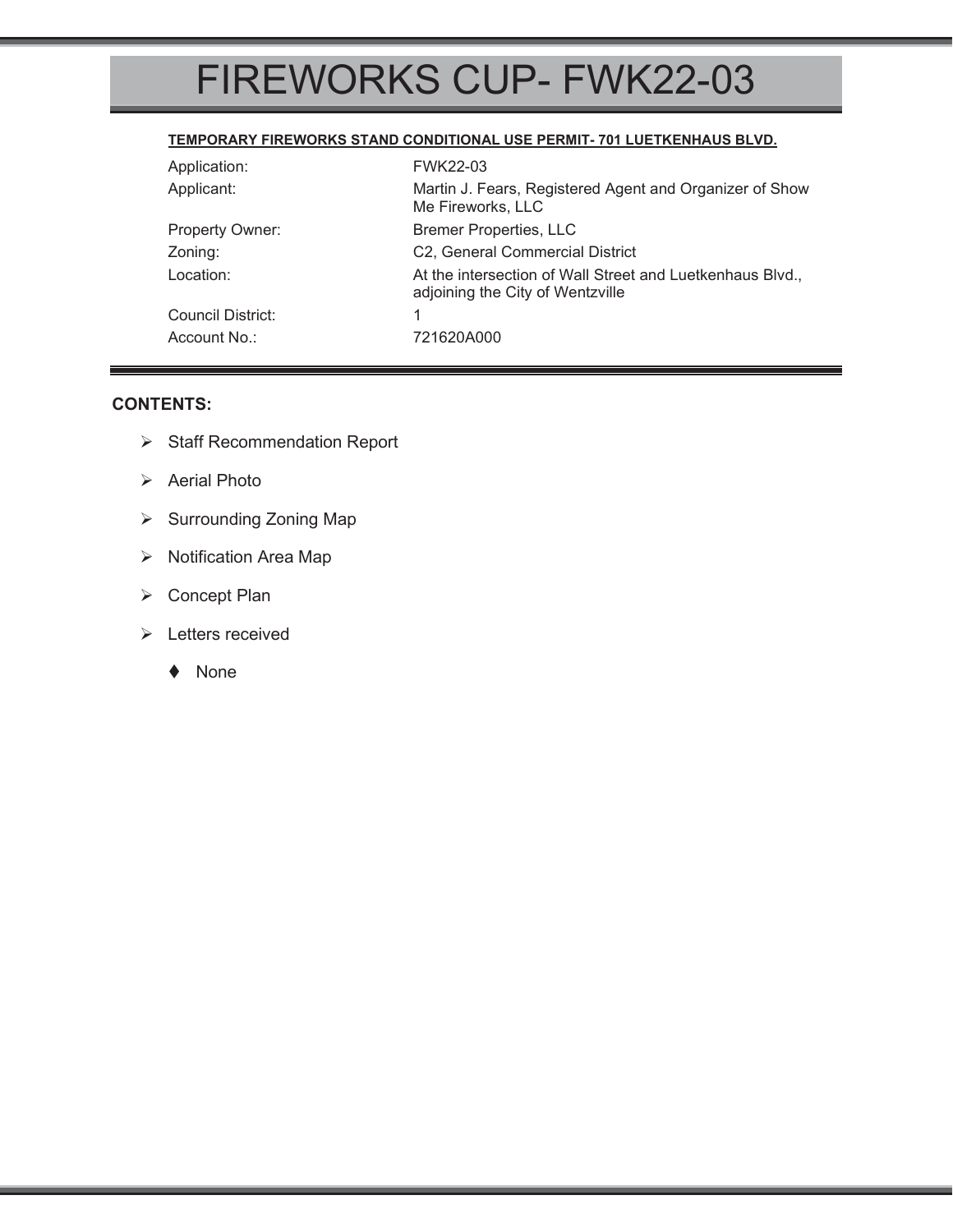### **STAFF RECOMMENDATION**

**To:** County Planning & Zoning Commission **Prepared by:** Mark Price Jr. AICP, CFM **Application No.:** FWK 22-03 **Date:** March 8, 2022

### **BACKGROUND**

| Applicant:               | Show Me Services, LLC - Martin Fears                                                                                     |
|--------------------------|--------------------------------------------------------------------------------------------------------------------------|
| Owner:                   | <b>Bremer Properties, LLC</b>                                                                                            |
| <b>Requested Action:</b> | A Conditional Use Permit for a temporary fireworks stand.                                                                |
| Location:                | 701 Luetkenhaus Blvd, west of Hwy 61 and south of Wentzville Parkway;<br>north of the First Baptist Church of Wentzville |
| Parcel Size:             | 1.5 Acres                                                                                                                |
| <b>Current Land Use:</b> | C2, General Commercial                                                                                                   |

Adjacent Land Use and Zoning:

| <b>Direction</b> | <b>Zoning</b>      | <b>Land Use</b>                                     |
|------------------|--------------------|-----------------------------------------------------|
| <b>North</b>     | City of Wentzville | Carwash, Frozen Custard Stand,<br>commercial office |
| South            | City of Wentzville | <b>First Baptist Church of Wentzville</b>           |
| West             | City of Wentzville | <b>Wentzville United Methodist</b><br>Church        |
| East             | City of Wentzville | <b>Commercial business</b>                          |

Zoning History: The property has been zoned C-2, General Commercial District, since the inception of County zoning in 1959.

- Public Services: County Council District 1 Joe Cronin School District – Wentzville School District Fire District – Wentzville Fire District
- Utilities: Water City of Wentzville service area Sewer – City of Wentzville service area

#### **ANALYSIS**

A fireworks stand was first approved at this location in 2020. The Community Development Department has no record of complaints for this fireworks stand from past years.

All setbacks for the C2, General Commercial District, and the 2021 Fireworks Stand Regulations, are expected to be observed.

Due to the temporary nature of this use, only minor land use impacts on the adjacent properties are anticipated.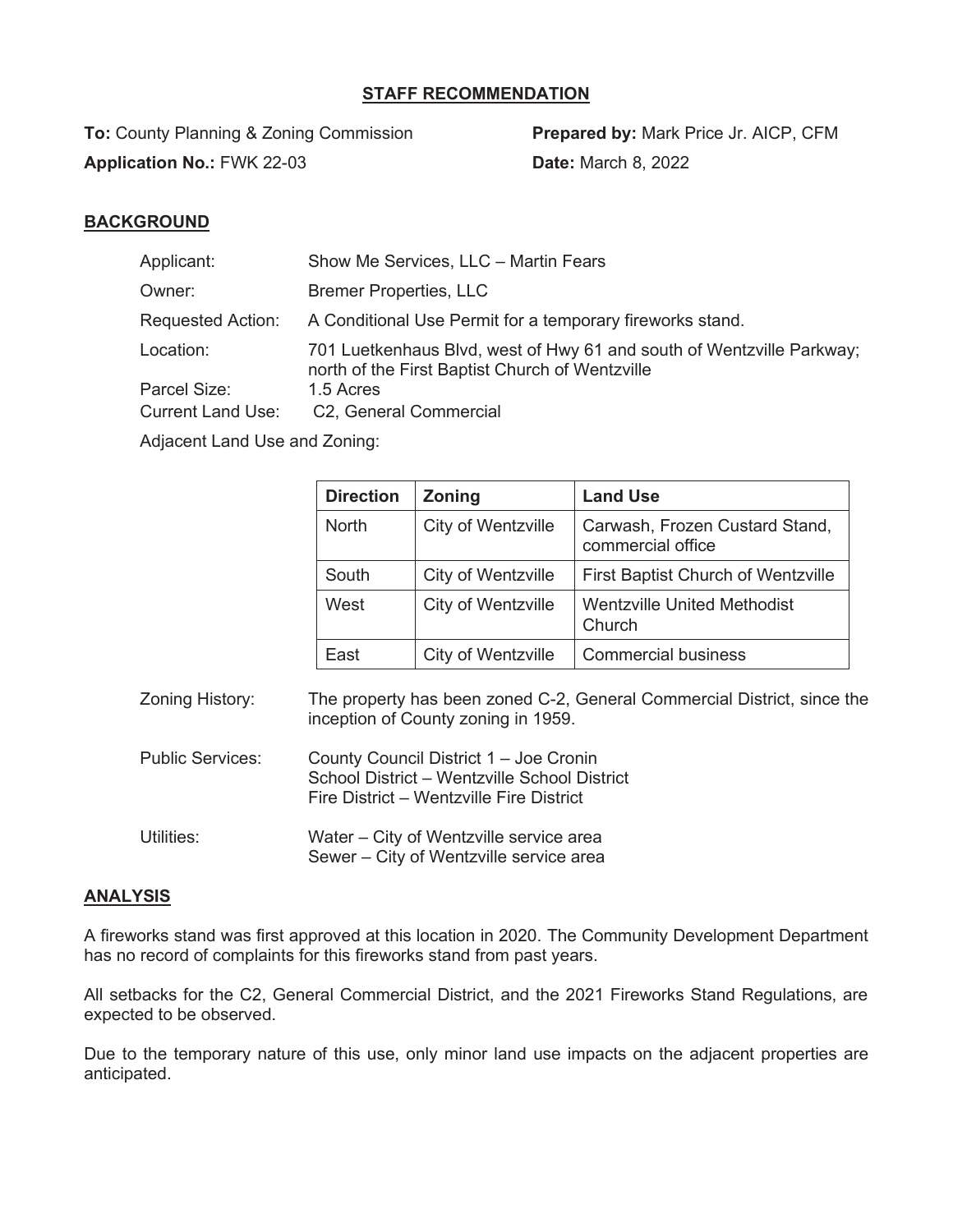#### **RECOMMENDATION**

**The Planning and Zoning Division recommends that the Planning and Zoning Commission approve this temporary Conditional Use Permit subject to the following conditions:** 

- **1. The proposed use shall substantially comply with the attached concept plan.**
- **2. This temporary conditional use shall comply with all 2022 Fireworks Stand Regulations as adopted by the County Planning and Zoning Commission on March 16, 2022.**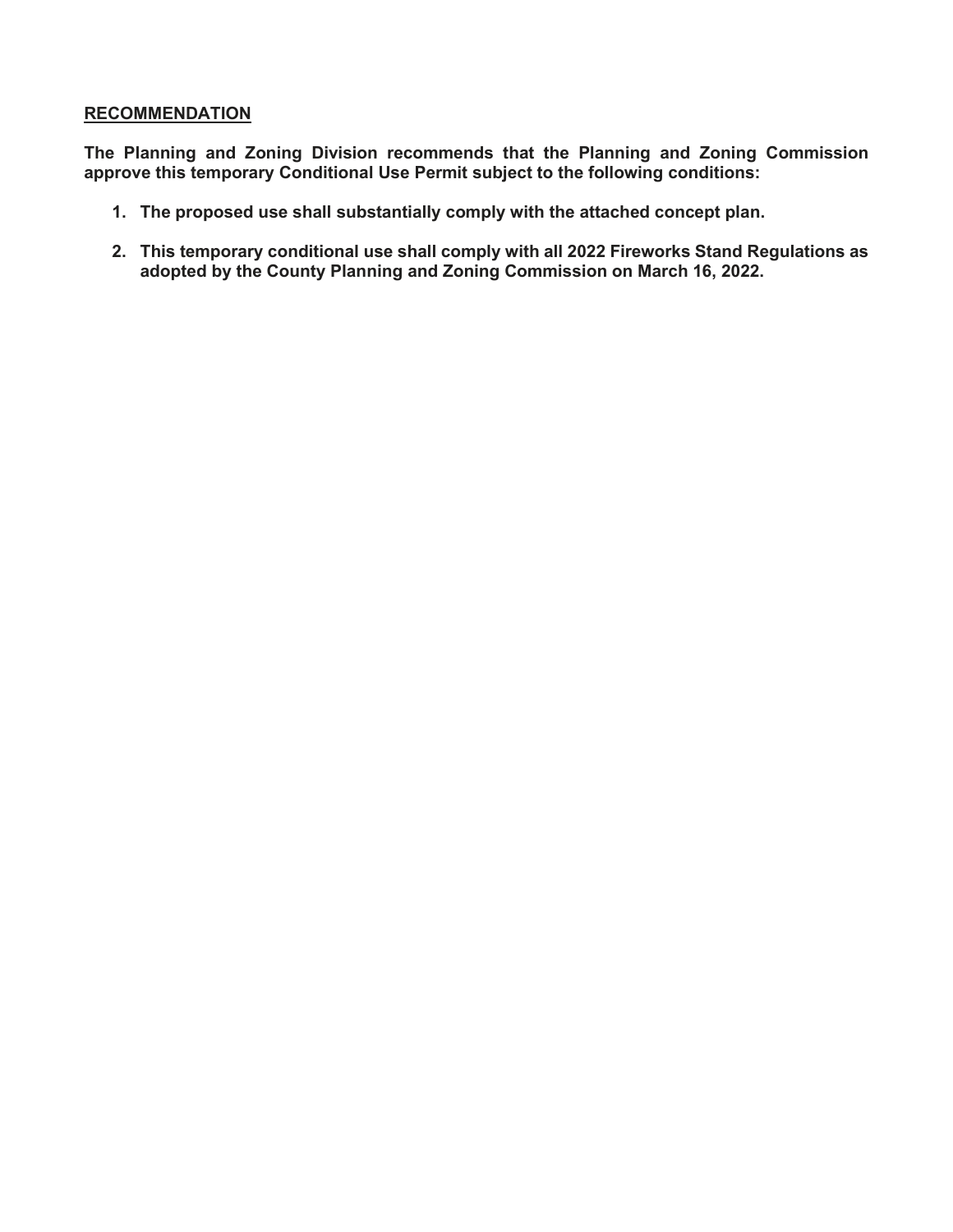

# FWK22-03 - Aerial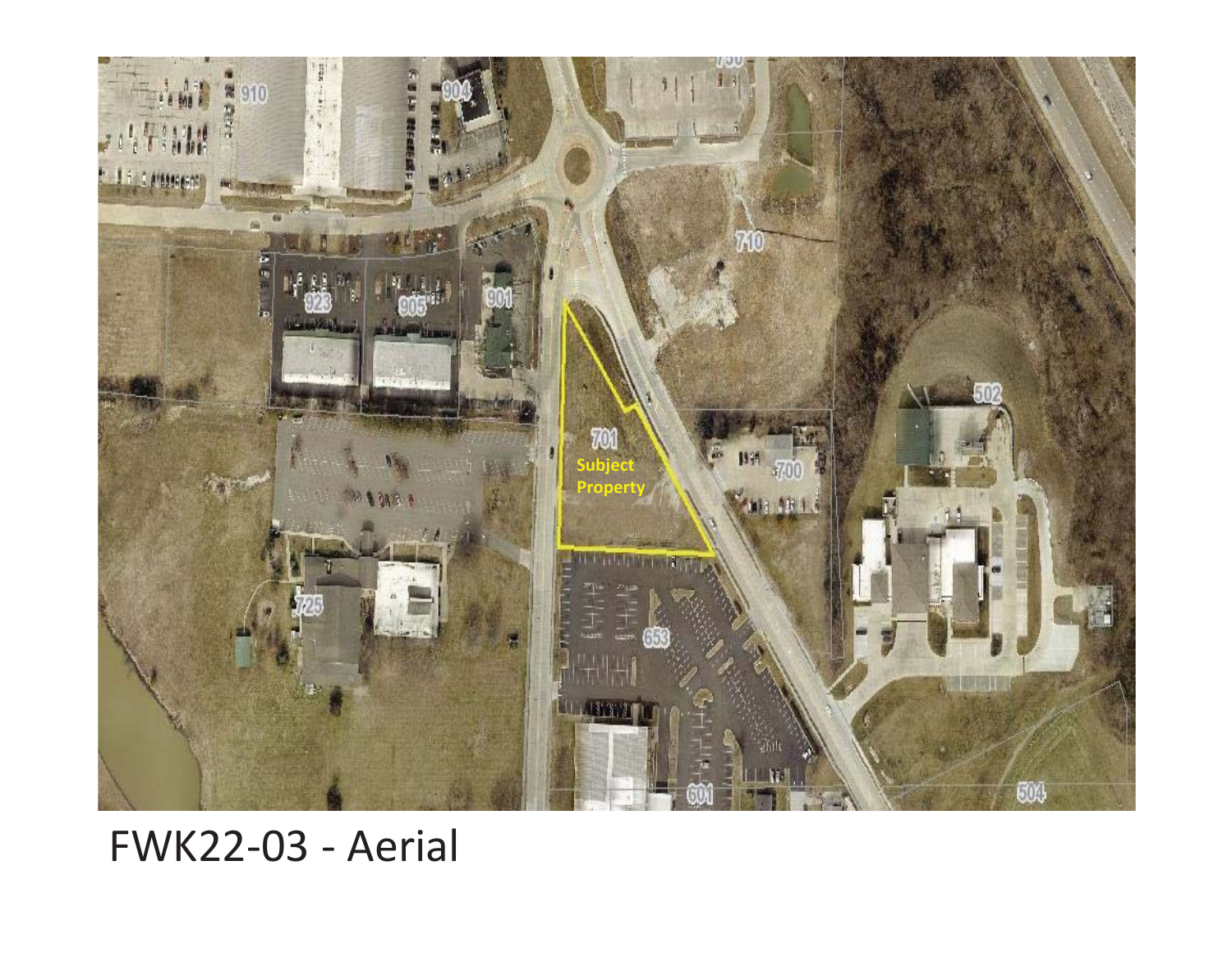

FWK22-03 - Zoning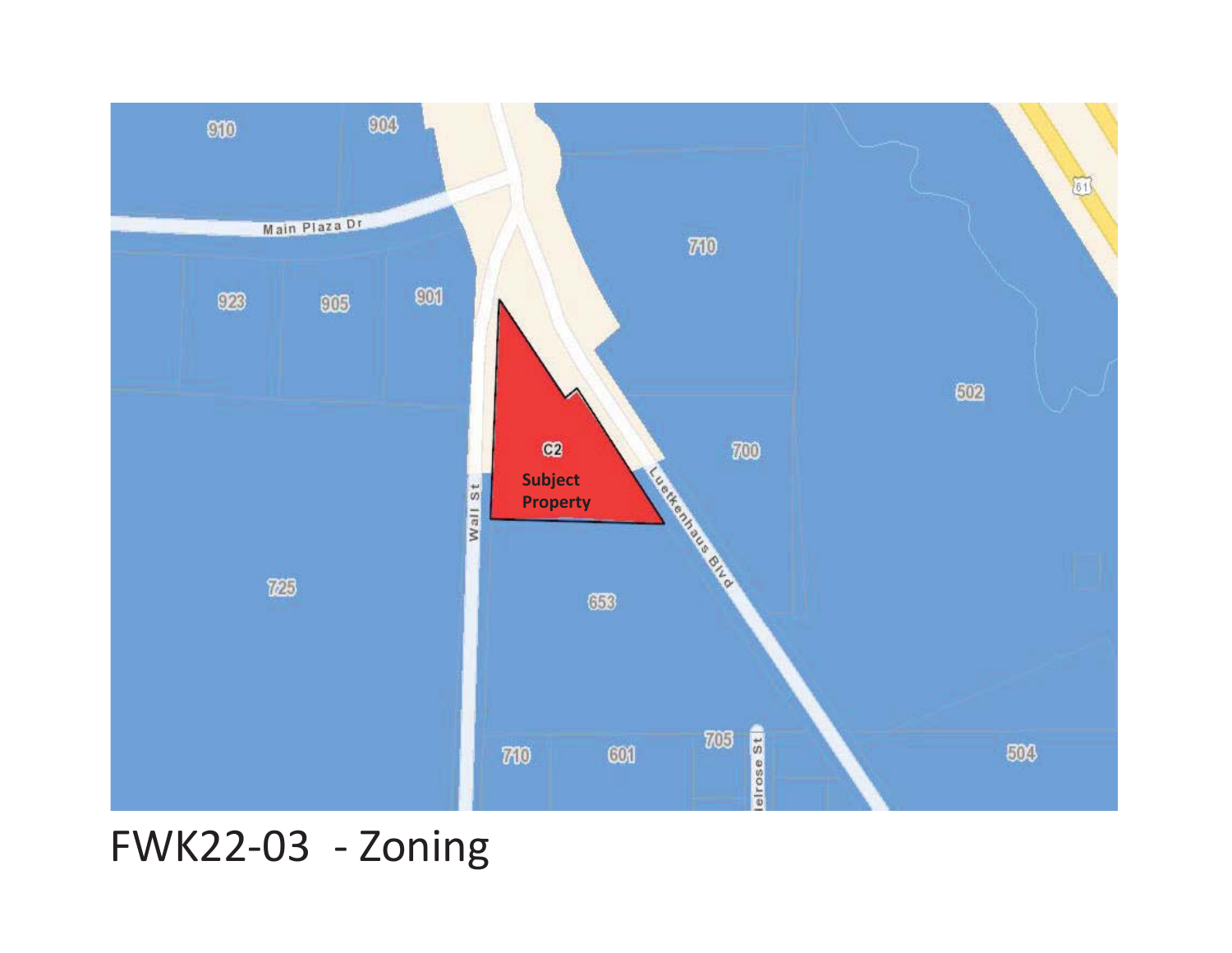

# FWK22-03 - Notification Area Map